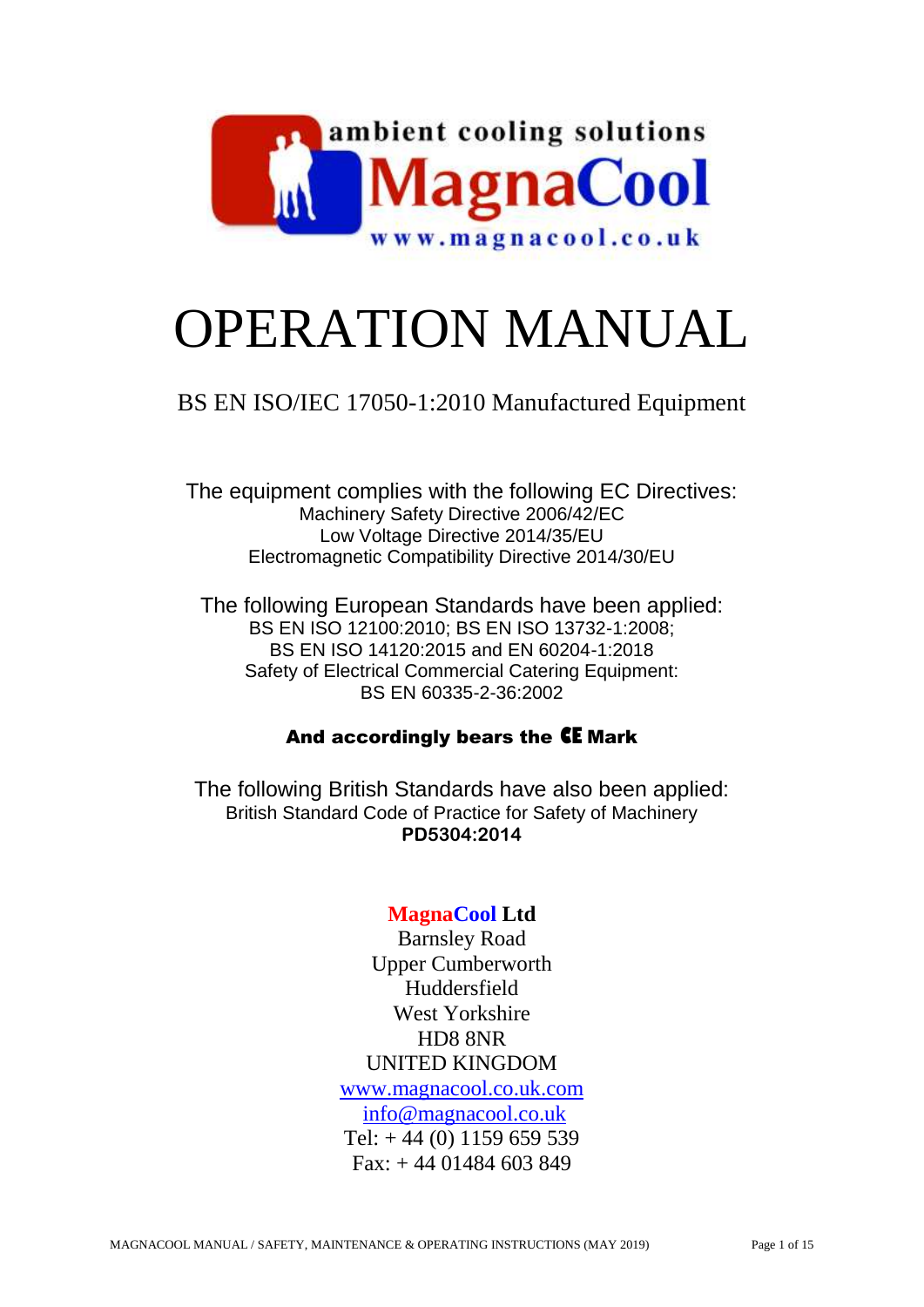# MAGNACOOLER

#### OPERATING INSTRUCTIONS

The technical information and pictures in this manual are owned by Magnacool Ltd.

The manual can only be used by Magnacool clients. Any other use is submitted to a written authorisation of Magnacool.

Cooler type: MAGNACOOL 2800/3200/3400

Machine number: INSERT

Client: Bakery: INSERT

- The operating and maintenance instructions are reserved for the operating technicians, working with the cooler after training by Magnacool.
- Before the machine is brought into operation, the operating and maintenance instructions have to be read.
- If any question, please contact Magnacool.
- The client or user must inform the personnel of the content of the operating instructions and the meaning of the safety symbols.
- Possible damages and/or dysfunctions, due to transport or unloading, have to be registered in a damage report and send immediately to Magnacool by mail, fax or post.
- At the moment of delivery, the client takes responsibility, please check that the delivery documents are present. If not Magnacool must be informed ASAP by any mean, so no parts are missing when building up.

### **MagnaCool Ltd**

Barnsley Road Upper Cumberworth **Huddersfield** West Yorkshire HD8 8NR UNITED KINGDOM [www.magnacool.co.uk.com](http://www.magnacool.co.uk.com/) [info@magnacool.co.uk](mailto:info@magnacool.co.uk) Tel:  $+44(0)$  1159 659 539  $Fax + 4401484603849$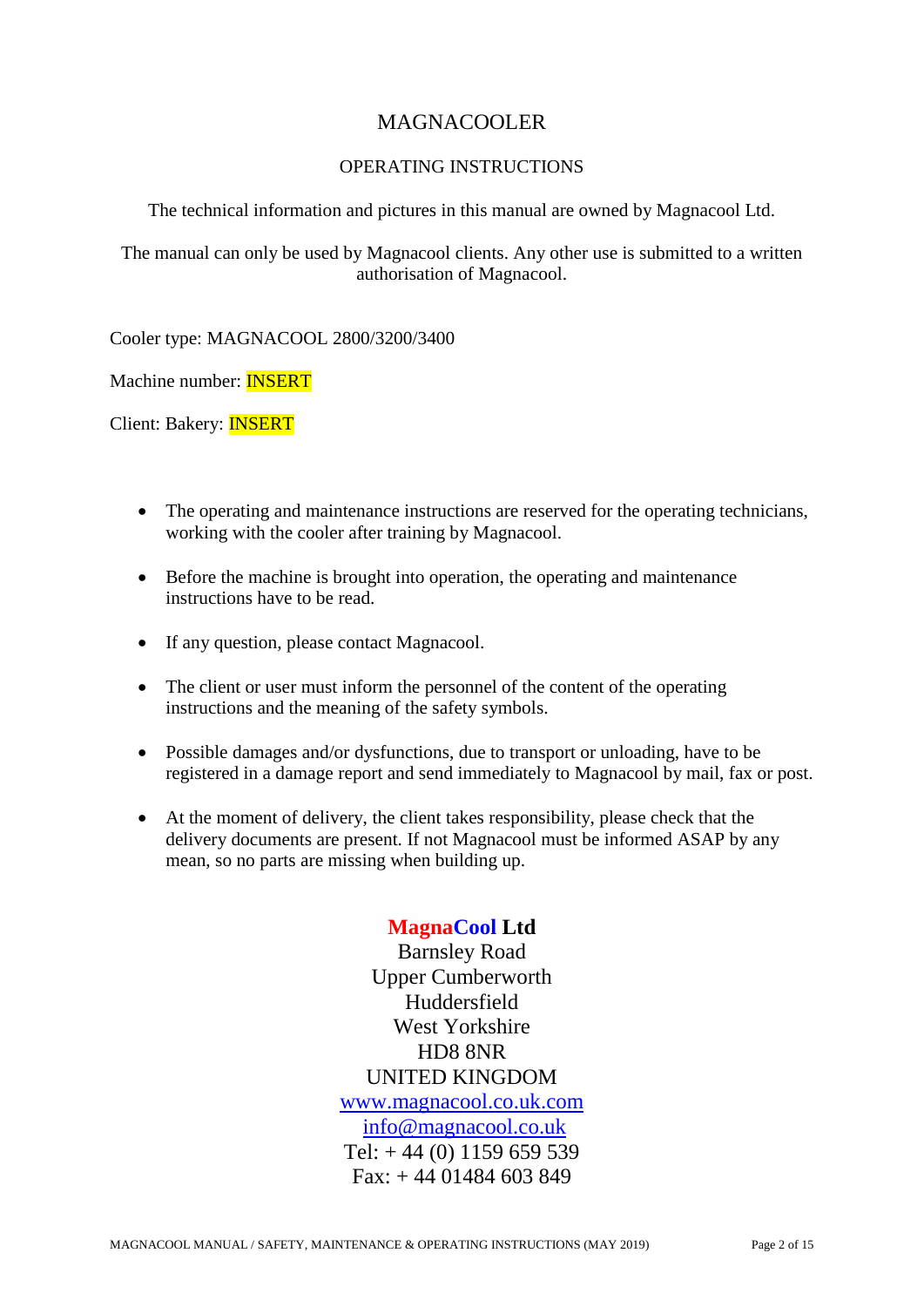# 1. Guarantee

The terms of the guarantee of the installation expire when:

- The installation is not maintained regularly and as described.
- The repairs are carried out by a third party without written authorisation of Magnacool.
- The installation is used for products not agreed by Magnacool.
- The installation is performed by unauthorised persons.
- The components are subject to wear.

# 2. Safety Symbols



This symbol warns you of lesion and injuries. Read with great attention the safety rules.



This symbol warns you of electrical tension. Switch of main switch button before.



This symbol warns you about the danger of being jammed in.



This symbol warns you about hot surface. Wearing appropriate gloves is required.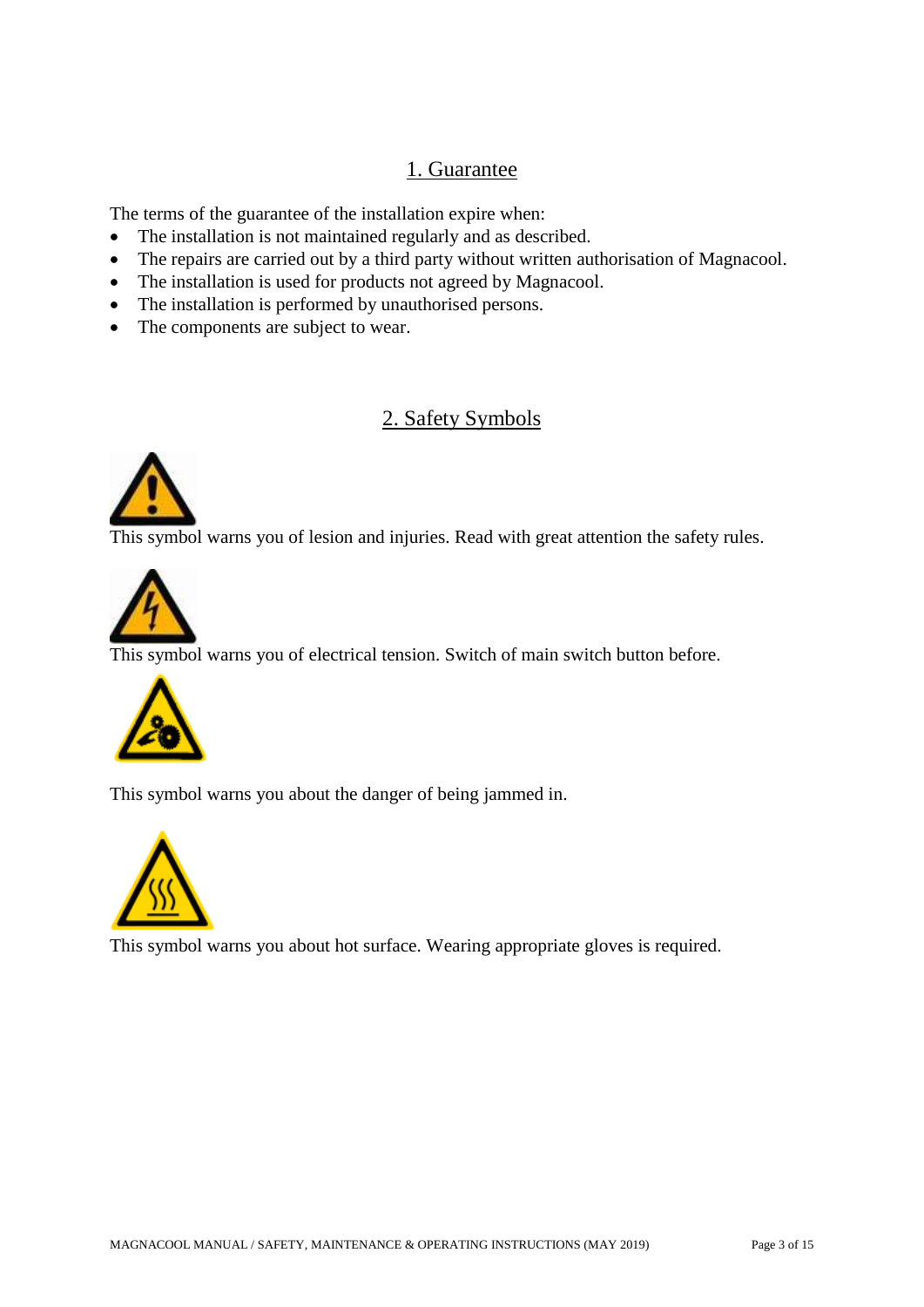# 2.1. Safety Rules

- 1. Improper use of the machine can bring damage to man and machine. Therefore, it is important that every operator is well informed about the contents of these operating instructions.
- 2. The cooler is designed and build for cooling baked products as described in chapter 3.2.
- 3. In case of emergency or malfunction, the machine can immediately be stopped by pushing the red emergency button on the steering panel.
- 4. The cooler may not be activated when side panels of inlet and/or outlet side are not in place. Never remove those panels when cooler is still in action.
- 5. Before carrying any maintenance or repairs, turn off the main switch on the steering panel and close it with a locker, this for the security raisons.
- 6. The operator must report every change or interruption, which may cause damage.
- 7. If any question about functioning, the guarantee, maintenance or spare parts, do not hesitate to contact Magnacool.
- 8. The racks, coming out of the oven, and introduced into the Magnacool are very hot. The use of protecting gloves to move the racks is necessary. Even when the racks are in the cooling tunnel, some parts of the rack can still remain hot.
- 9. When touching the baked products in the racks, the rack itself and/or the backing trays can be hot. Also, here, the use of gloves is required.
- 10. Repairs and maintenance may only be carried out by qualified personnel.
- 11. Never use solvents as a cleaner. Only use prescribed detergents.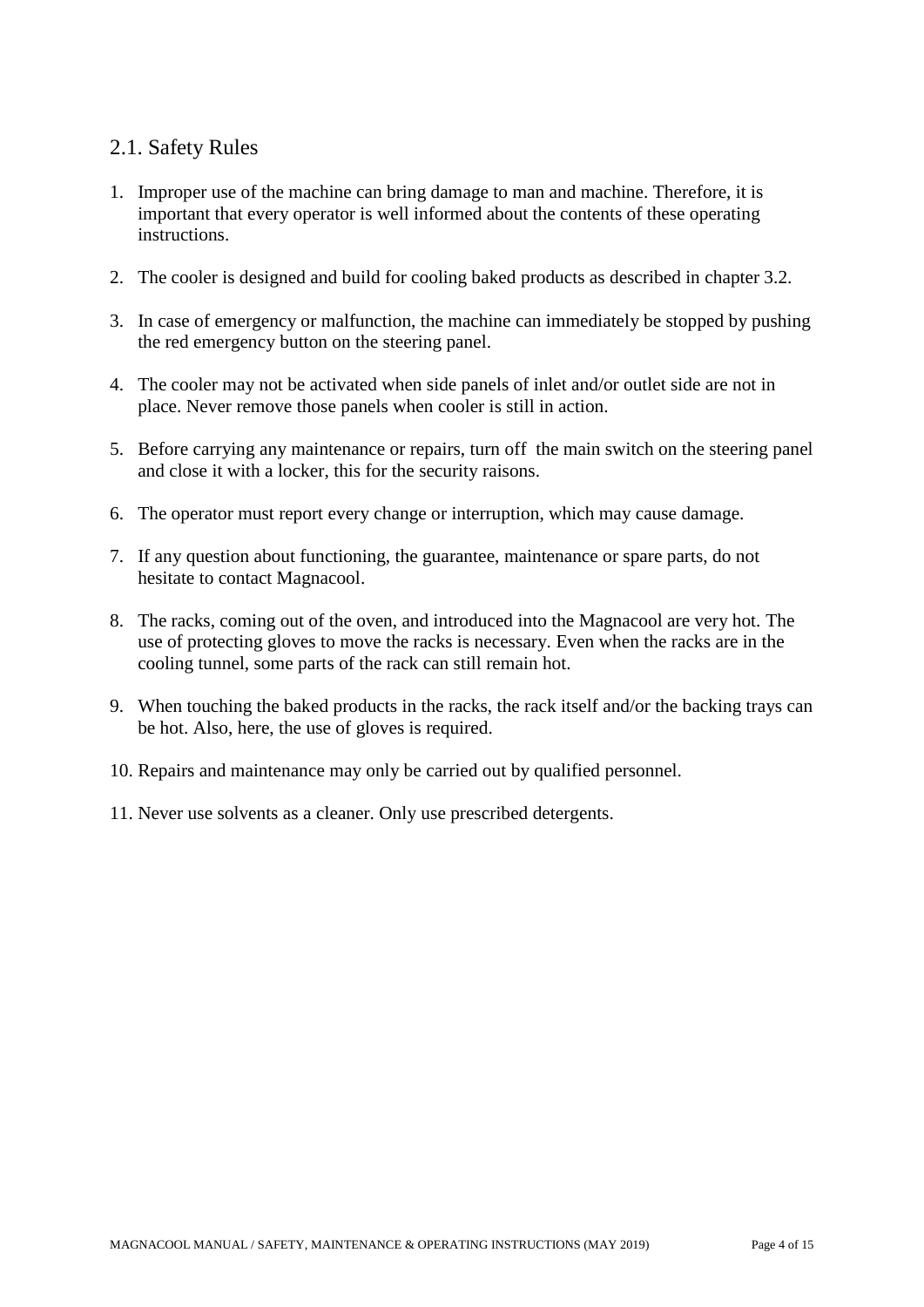# 3. Technical information

#### 3.1. General

The Magnacool is a universal cooler developed, designed and built to cool with ambient air, baked products in the large field of bakery and pastry production.

The products to be cooled are baked on racks, coming out of an oven, direct or indirect, and introduced into the tunnel section.

The lower part of the installation, the tunnel as such, is made of stainless steel 304. The switch box is IP 65.

It is possible to slide out the side panels to have access to the inlet and outlet section, for cleaning and maintenance.

#### 3.2. Field of application

The cooler is suitable for cooling baked products in the large field of bakery and pastry production. Do not use the cooler for other products and/or purposes. The installation is aimed to cool products on racks of different dimensions, depending on the requests of the client. Example: 600 x 800 x 1800 mm.

#### 3.3. Technical information

| Type of cooler:       | Magnacool 2800/3200/3400                         |
|-----------------------|--------------------------------------------------|
| Machine number:       | <b>INSERT</b>                                    |
| Year of construction: |                                                  |
| Power supply:         | $400V-3Ph-N-earth-50 Hz$                         |
| Drive:                | adjustable                                       |
| Inlet motor:          | 5, 5 kW $-$ 11 Amps (Per\PH)                     |
| Belts:                | OPTIBELT – Super X Power $M=S - XPZ$ 1400        |
| Outlet motor:         | 5,5 kW $-$ 11 Amps (Per\PH)                      |
| Belts:                | <b>OPTIBELT</b> – Super X Power $M=S - XPZ$ 1400 |
| Electrical dampers:   | 3 x 0, 2 kW                                      |
| Total weight:         | approx. $2.000$ kg                               |
| Length:               | approx. 2950 mm                                  |
| Width:                | approx. 2360 mm                                  |
| Height:               | approx. 3920 mm                                  |
| Tunnel inside length: | 2790 mm                                          |
| Tunnel inside width:  | 1030 mm                                          |
| Working height:       | 2000 mm approx.                                  |
|                       |                                                  |

#### 3.4. The different sections

3.4.1. The inlet sections

- $\bullet$  1 motor with fan 5.5 kW
- 1 manual damper
- 1 plc-controlled damper
- 1 set of filters UVM bags
- 1 pressure meter
- 3 inlet panels
- 1 temperature measurements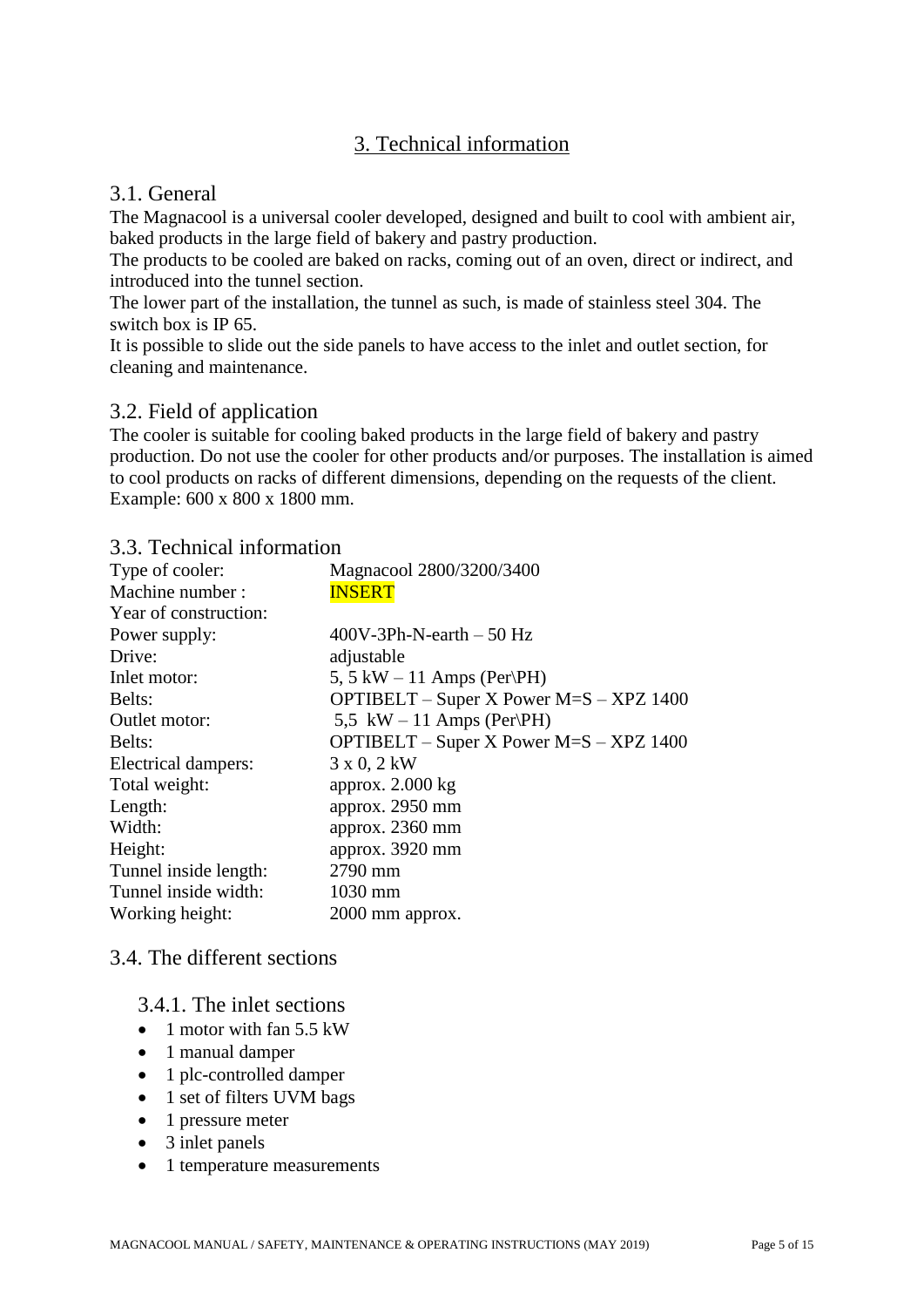#### 3.4.2. The outlet sections

- $\bullet$  1 motor with fan 5.5 kW
- 1 manual damper
- 1 plc-controlled damper
- $\bullet$  1 set of filters pack aero flat
- 3 outlet panels
- 1 temperature measurement
- 1 electrical board with PLC Allen Bradley

### 3.4.3. The recycle section

- 1 plc-controlled damper
- Connection with inlet (left) and outlet (right)
- 1 temperature measurement

# 4. Installation

Before bringing the machine into operation, pay attention to the following points:



- To guarantee a good function and to prevent failures, it is necessary to build up the machine on a perfect horizontal floor.
- Bring the ducts into position.
- Make sure that all bulbs and screws are tied well.
- Connect the installation to electricity.
- The start up of an inoperative machine can only be carried out by qualified personnel.
- Every user of the cooler has to informed about the content of the manual, including symbols and safety rules.



- 4.2. Electrical connection
- Power supply:  $3 \times 400V + N + E 50 Hz$ .
- Control: 24V AC
- Electrical potential: 25 A
- Avoid getting in touch with electrical tension!

### 4.3. Electrical motors

- The electrical motors may never be covered with dirt.
- In case of serious pollution, both side sections must be cleaned more frequently.
- Check from time to time if the motors remain clean.
- If not, the dirt has to be removed from the motors.
- To prevent the burning off the motors, first switch off the motors, let them cool down for 15 minutes and only then start cleaning.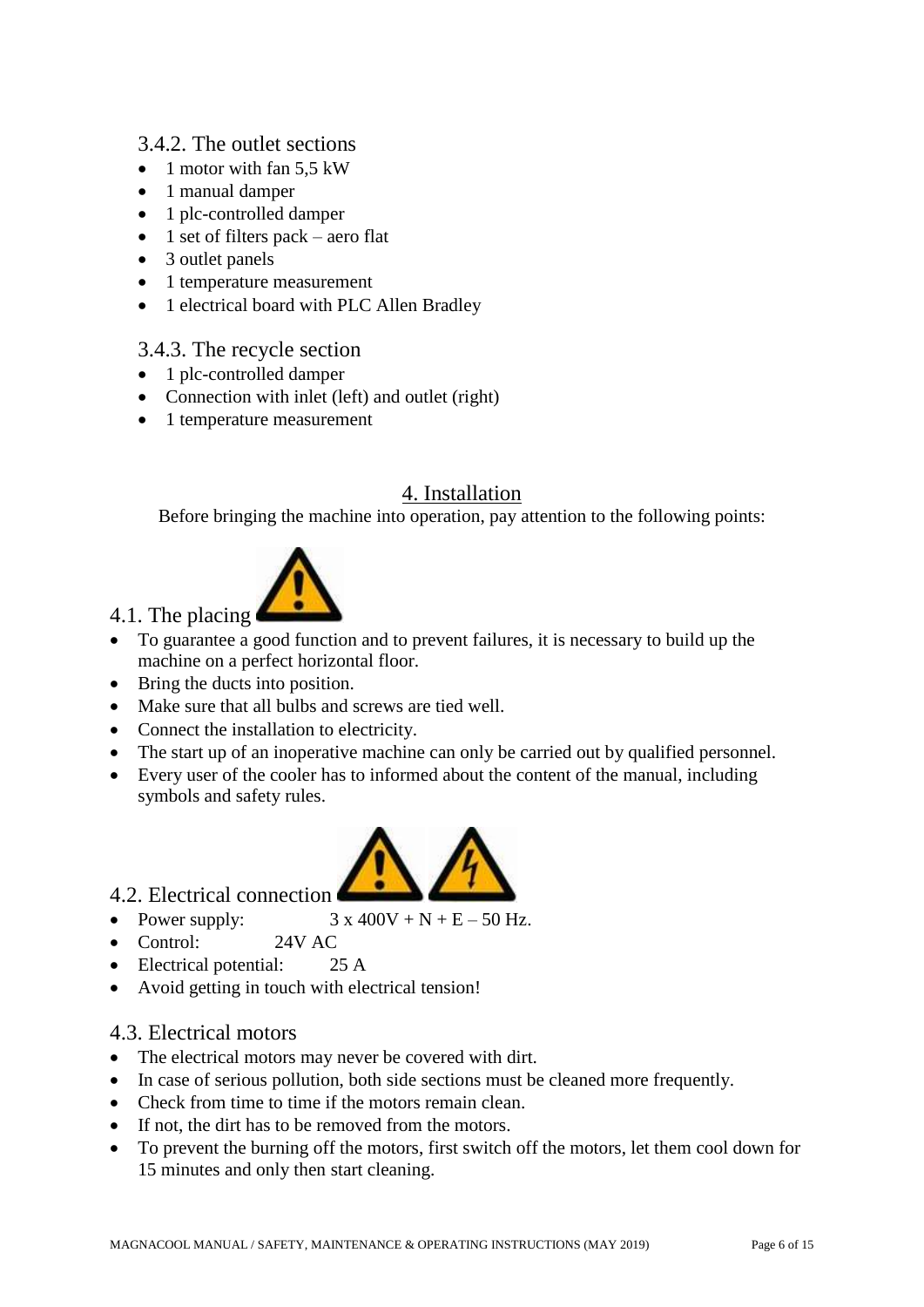# 5. Maintenance

The Magnacool does not require a daily maintenance. But still, to keep the installation in good shape, it is necessary to pay attention to the following points:

- Repairs and maintenance of an inoperative machine may only be carried out by qualified personnel.
- It is important that the cooler is cleaned properly with reference to the hygiene and to the good function of the installation.
- Never open the motor sections; this may only be done by an authorised engineer.

#### 5.1. Emergency button

In case of emergency, the cooler can immediately be stopped by pushing the red emergency button on the front panel. After repair of technical failure, for unbolting the emergency button, turn it to the right, after which the button jumps outwards.

#### 5.2. Activation of the installation

Check the emergency button and unbolt if necessary.

Start up the cooler by pushing the star (green) button.

Check ambient temperature of the hall and try not to cool lower than this temperature.

Each product has a specific cooling time; respect that time aiming better quality.

See chapter 3.2 concerning the range of products able to cool.

5.3. Deactivation of the installation

Let the cooler run till the last product are cooled and out of the tunnel.

Push the "stop" button (red)

Turn off the main switch in position "0".

# 6. The cleaning

It is important that the cooler is cleaned in the correct way, with reference to the hygiene and to guarantee a good function of the cooler.

Along the products to cool, there can be a variation in pollution of the tunnel, the inlet section and the outlet section. Frequency of cleaning advised: each 4-5 weeks.

#### 6.1. Cleaning

- 1. Turn off the main switch.
- 2. Remove the side panels of the inlet and outlet side and store them so they can not have any damage, especially the inlet panels.
- 3. Clean the inlet and outlet section with vacuum cleaner.
- 4. If dirty, clean the side panels, especially those from the inlet side.
- 5. Put back in place the side panels.
- 6. Clean the tunnel with a general detergent, afterwards rinsed with clear water.
- 7. Tunnel must be completely dry before using again.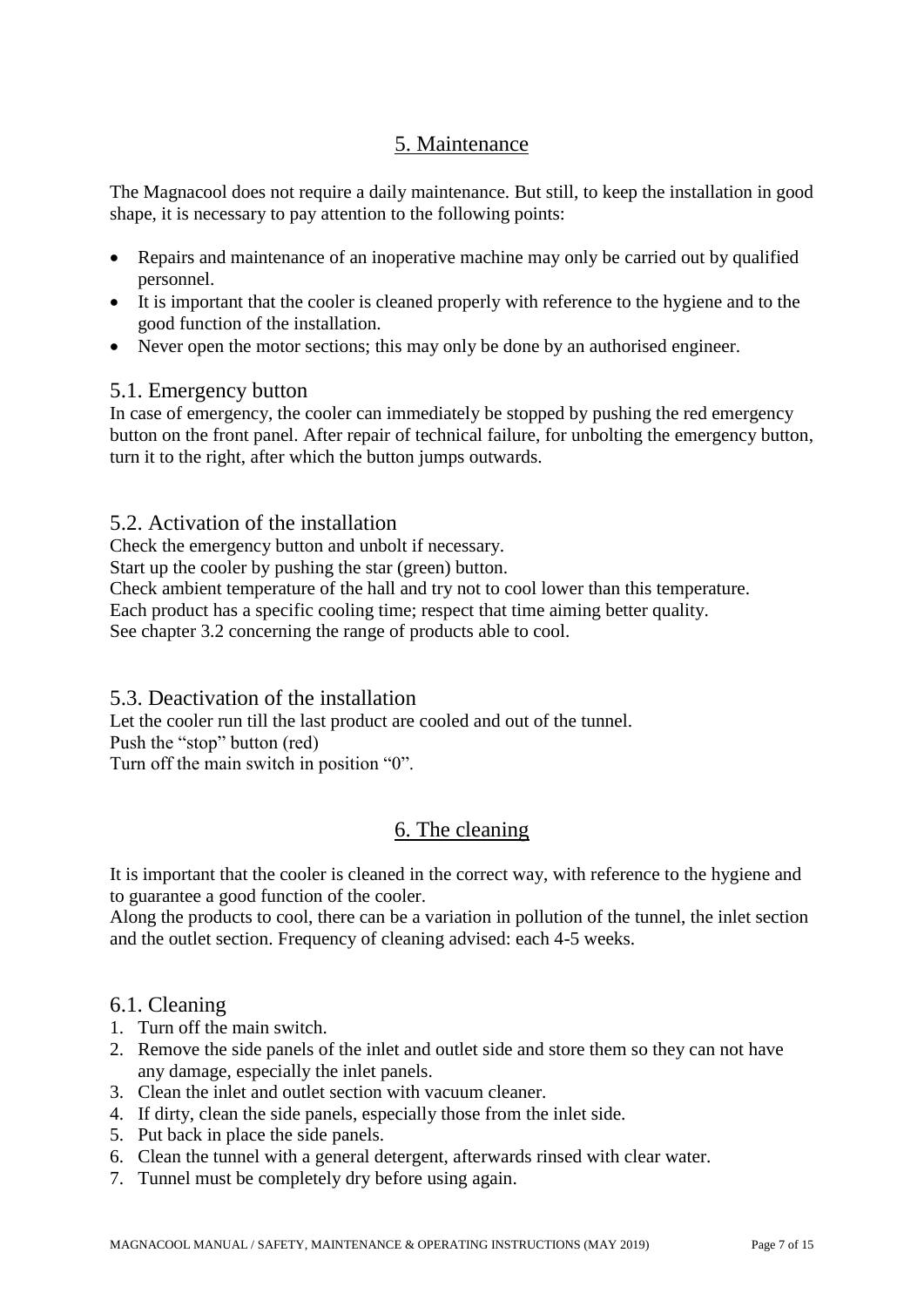#### 6.2. Changing the filters

When the filters are dirty, the plc screen will mention it. Always use the same type of filters as supplied by Magnacool. Always have a spare set. Call Magnacool.

- 1. Turn off the main switch.
- 2. Open the filter sections.
- 3. Remove the dirty filters.
- 4. Put in the new set of filters.
- 5. Make sure the lock system, to hold the filters in place, is secured.
- 6. Make sure the filter sections are well closed again.

#### MANUEL ALLEN BRADLEY PLC

There is a separate description made by Allen Bradley at first. For the daily use, we give you following information:

- Switch on the Magnacool, by turning the red Main Switch to its vertical position
- The PLC will get loaded, this takes a few minutes
- Do not forget to pull out the emergency stop bottom, if not, the machine cannot start
- Once loaded, the Magnacool logo will appear

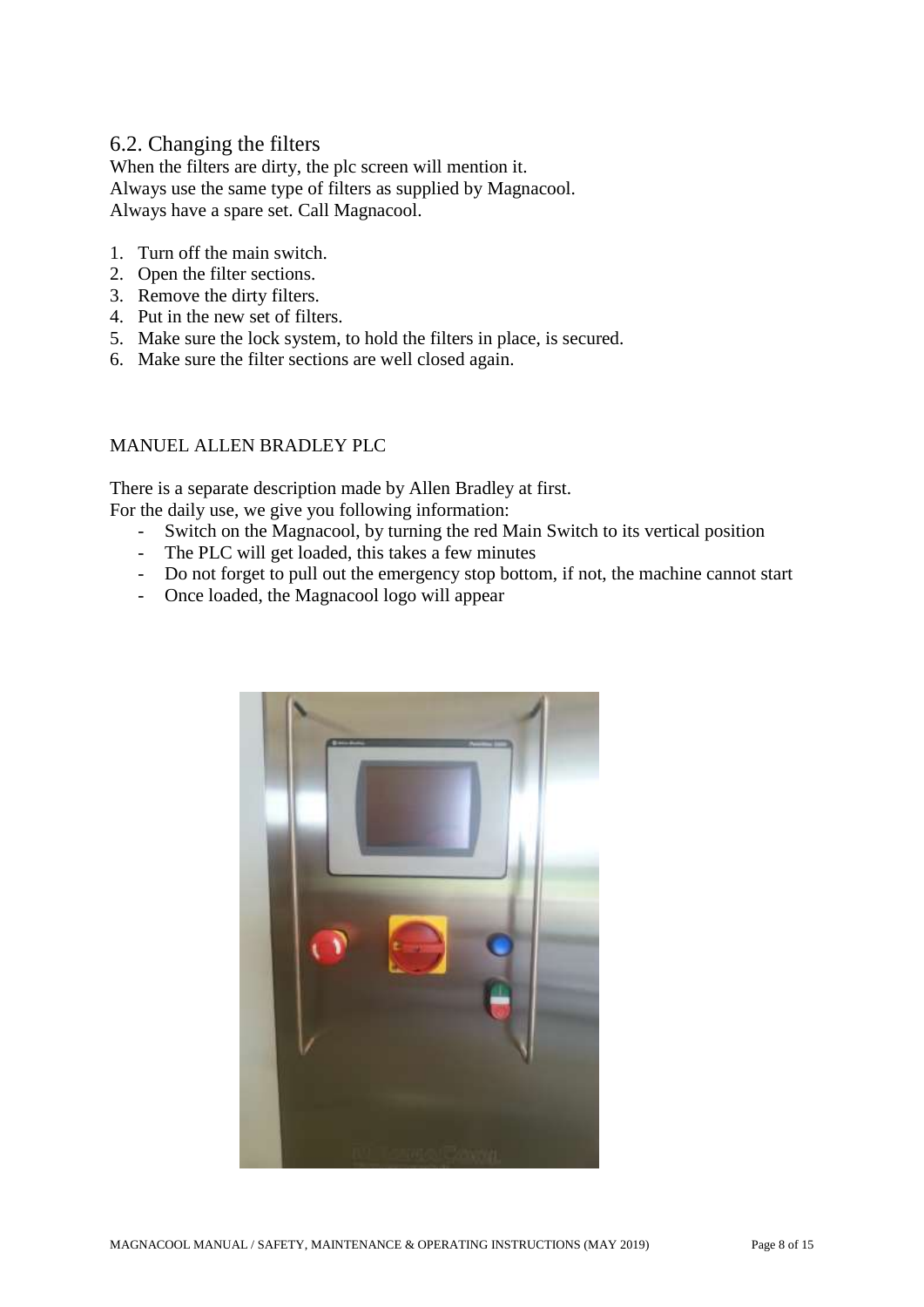



- On the first picture, you see below, the green arrow. Push this arrow to get into the next field.
- By pushing on the biggest green part, you can choose the program you want.
- You enter the product number and confirm it, by pushing on the green bottom
- To change from program number, push the green field with program on it, your program number will appear, by using the blue arrows below, you go up, or down in the numbers of the programs.
- Once you get the program you want, confirm by pushing the green arrow.



| <b>Alam Mezzage</b>        | <b>political district</b><br>Occurrence<br>lima | Geographia<br>Digit |
|----------------------------|-------------------------------------------------|---------------------|
| ALIT. Nonthap Ingelbum     | 8.2930.RM                                       | WEBSITE             |
| ALD! Needrhop repeatable   | <b>BORNTONI</b>                                 | 4/10/2012           |
| ALD4 Filters Networkeringd | 8/24 61 PM                                      | Altaquia            |
|                            |                                                 |                     |
|                            |                                                 |                     |
|                            |                                                 |                     |

- In case a problem appears, you run through your list by using the blue arrow, get down to the first screen, go to alarm list and enter by the green arrow.
- The second screen will appear and indicate you what the problem is.
- In case you do not know how to handle the problem, contact our office and we will help you. Also, if your Magnacool can be connected to internet, we can go into the machine and take over from you. We only have to tell your engineer how to solve the problem, as we can see from distance what to do.
- If you get a warning that you have to change your filters, do it within the 30 days. After 30 days your machine will stop automatically, when filters haven't been changed. We advise to keep a spare set of filters on stock, at all time.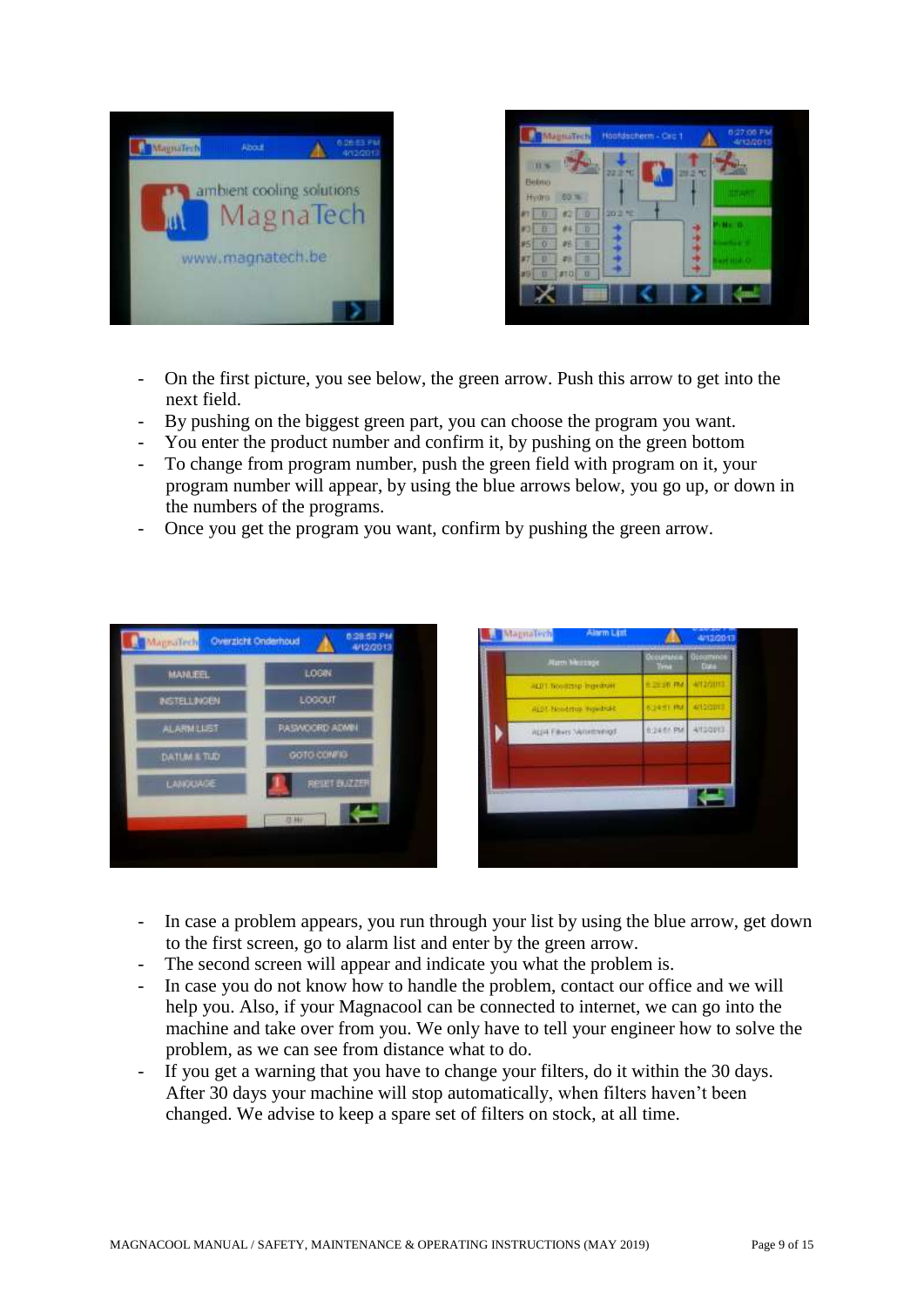# APPENDIX A (ELECTRICAL DRAWINGS)

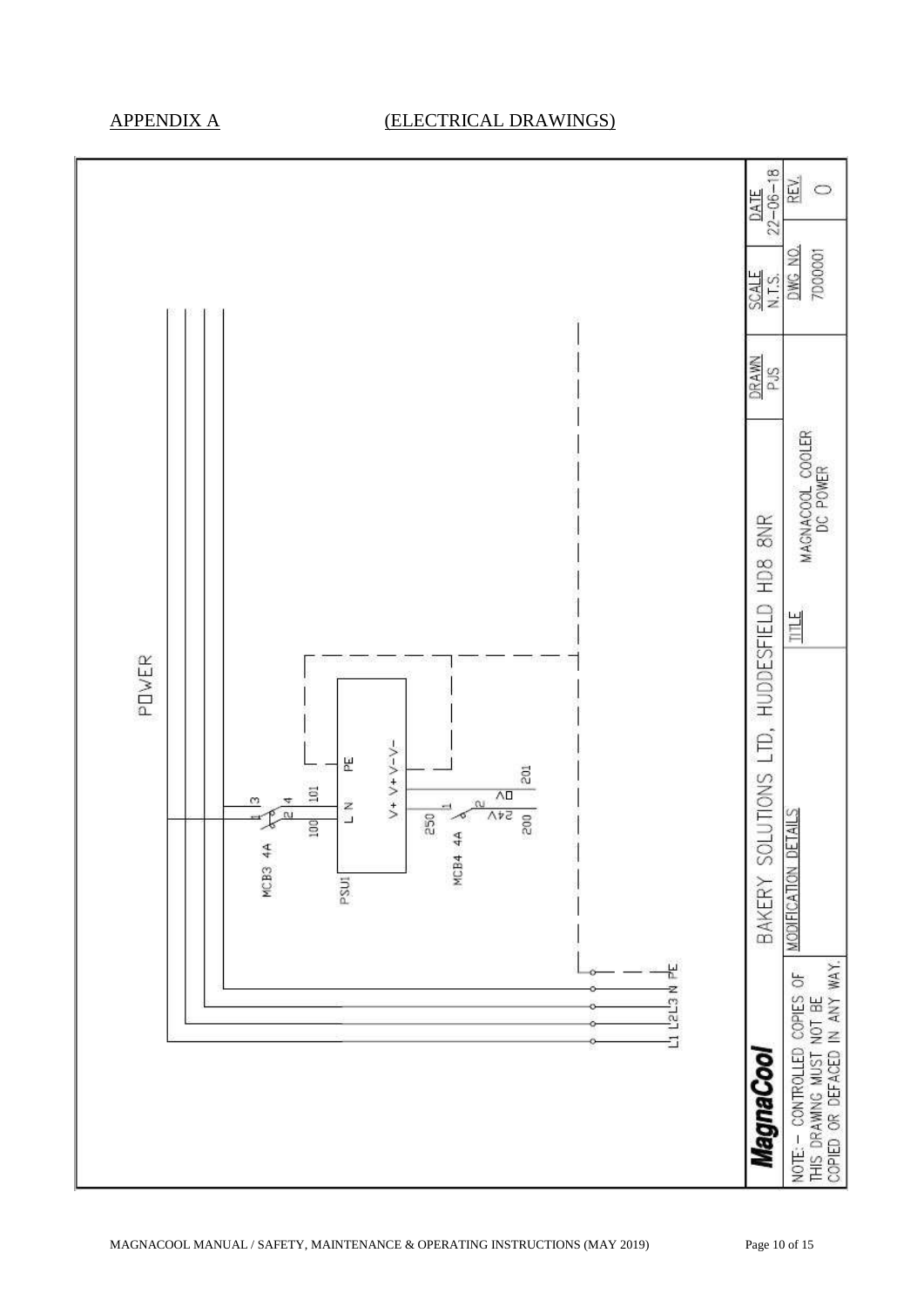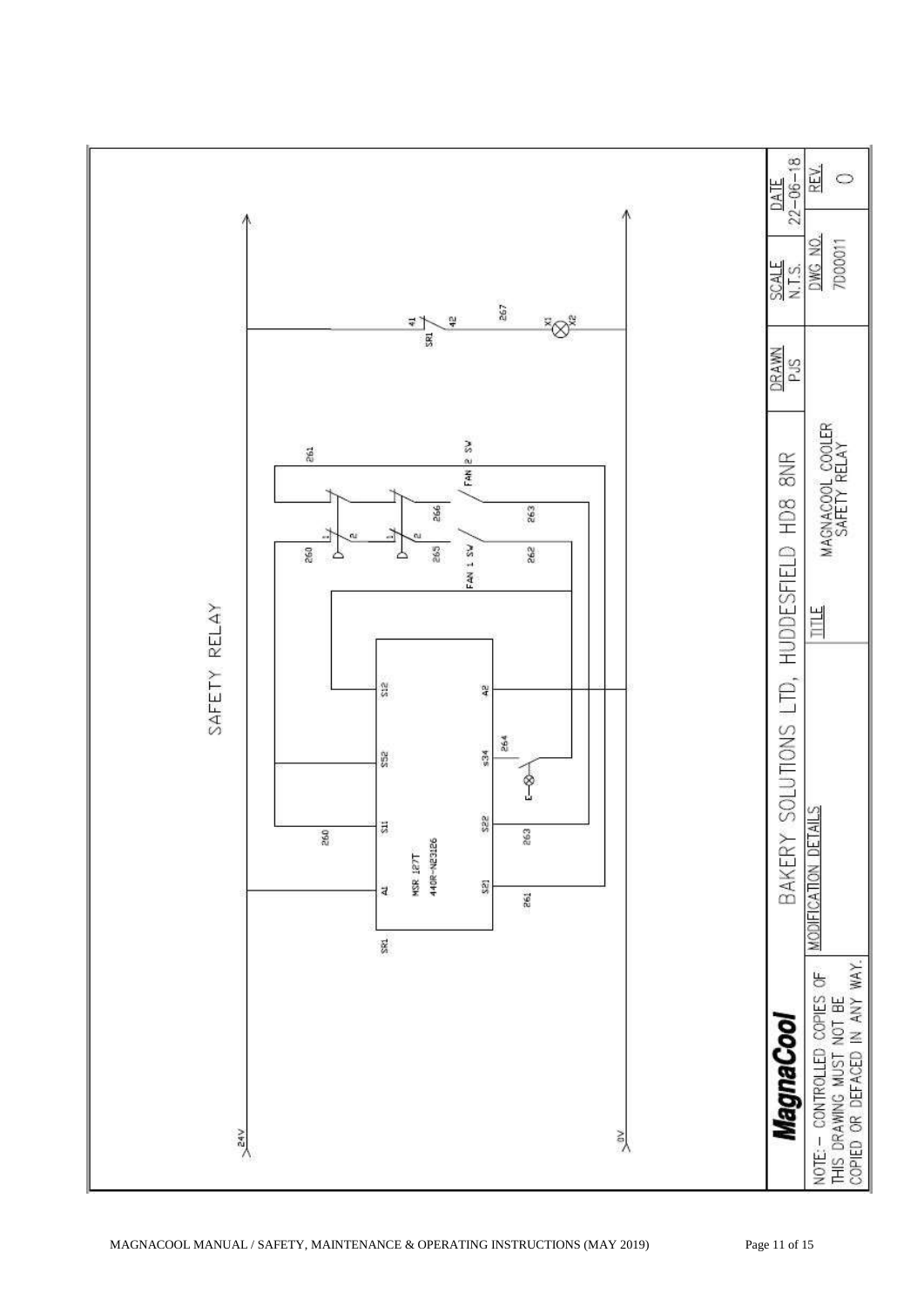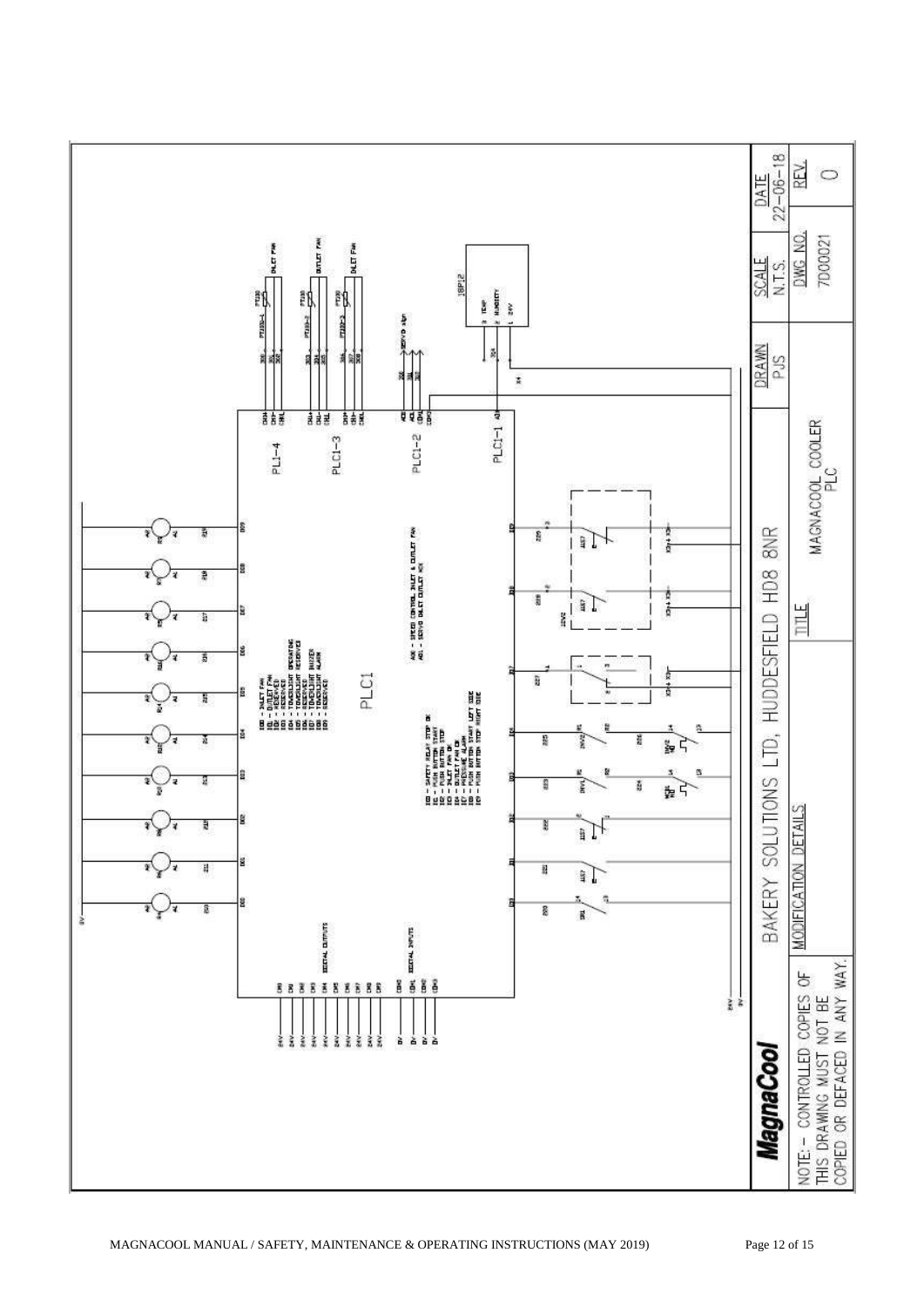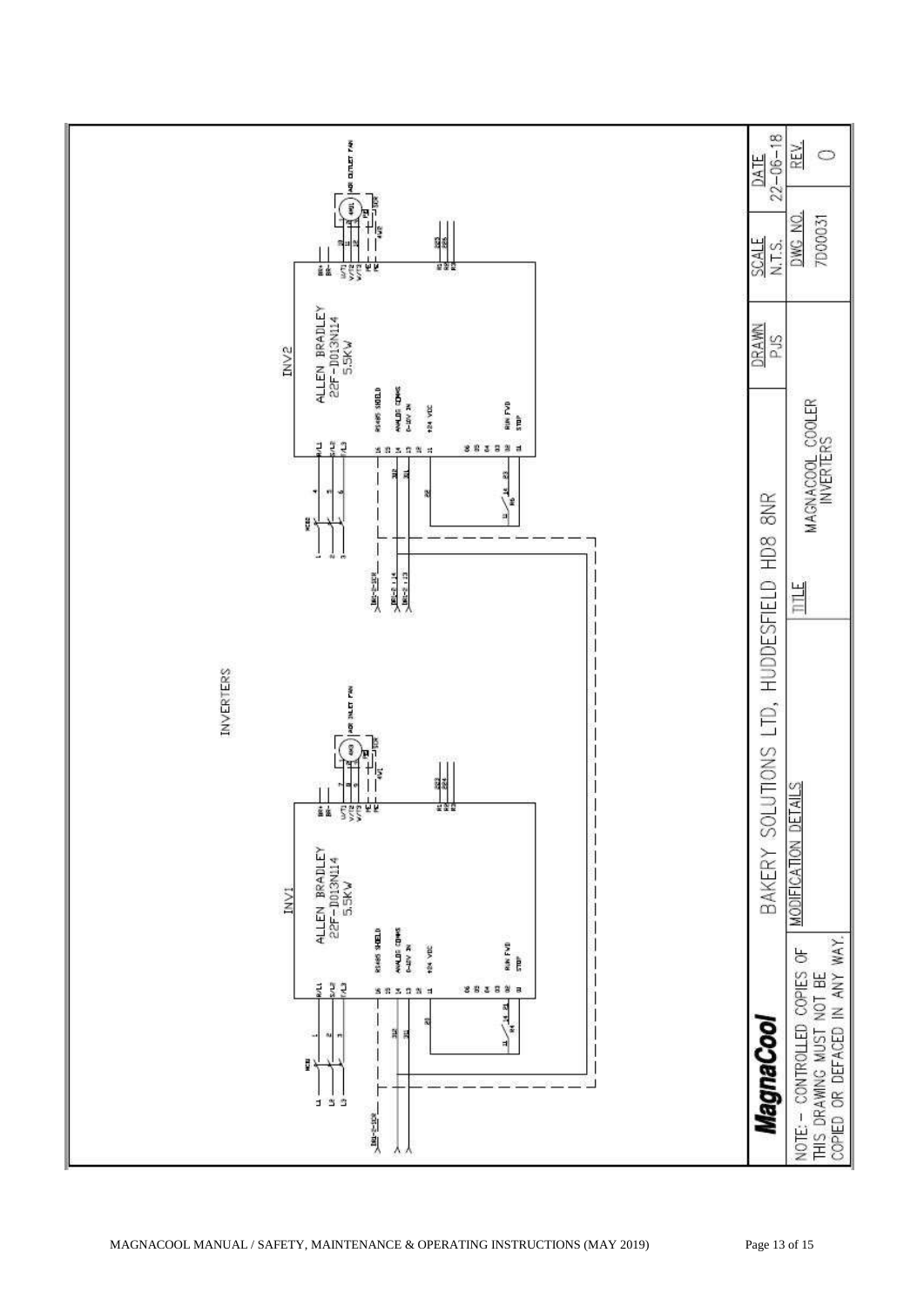